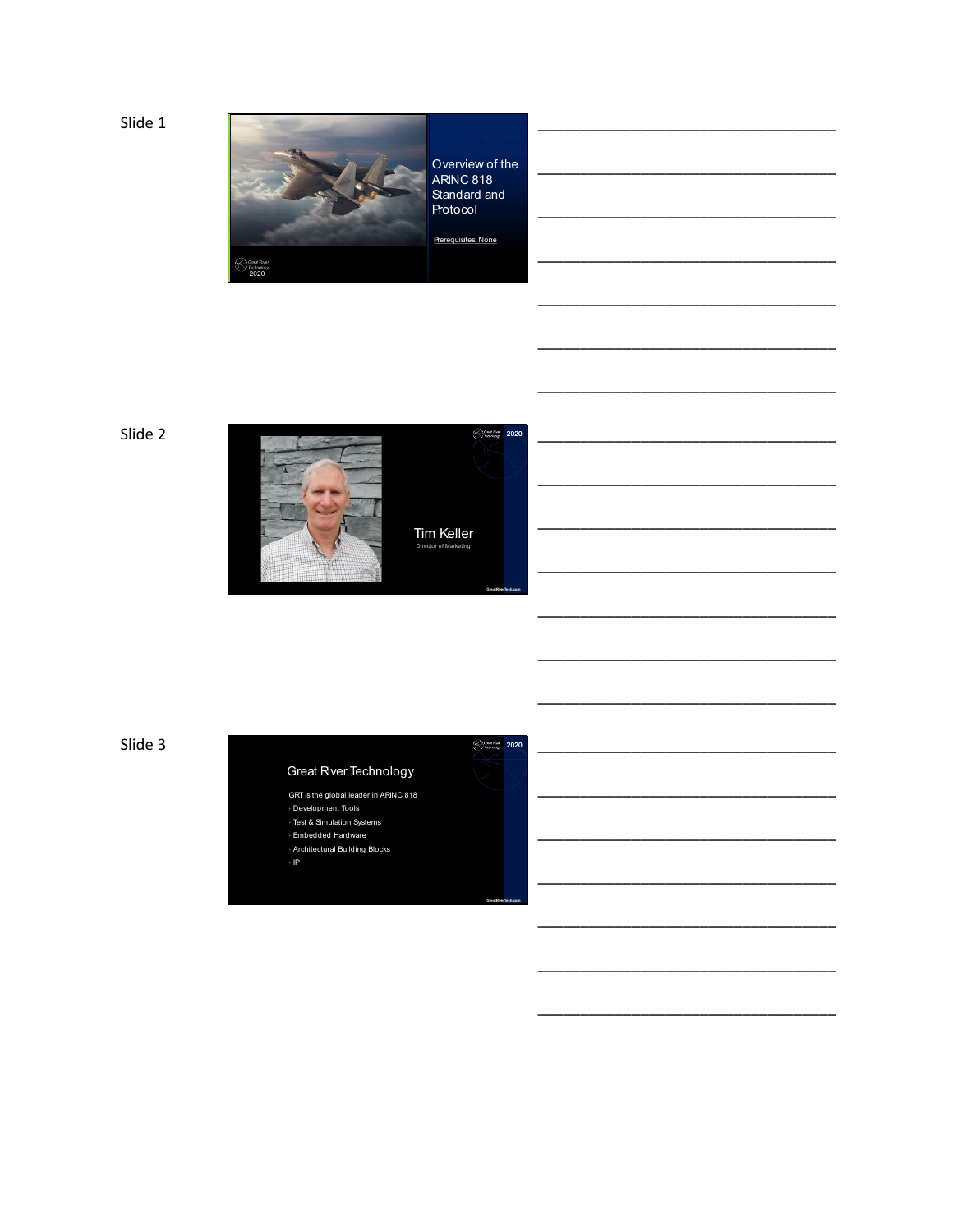Slide 4  $\frac{2020}{20}$ 

## Agenda

**Part 1**: Introduction to the ARINC 818 Specification and Protocol Part 2: ADVB Frame & Container Structure

**Part 3**: Synchronization Classes & Latency







\_\_\_\_\_\_\_\_\_\_\_\_\_\_\_\_\_\_\_\_\_\_\_\_\_\_\_\_\_\_\_\_\_\_\_

\_\_\_\_\_\_\_\_\_\_\_\_\_\_\_\_\_\_\_\_\_\_\_\_\_\_\_\_\_\_\_\_\_\_\_

\_\_\_\_\_\_\_\_\_\_\_\_\_\_\_\_\_\_\_\_\_\_\_\_\_\_\_\_\_\_\_\_\_\_\_

\_\_\_\_\_\_\_\_\_\_\_\_\_\_\_\_\_\_\_\_\_\_\_\_\_\_\_\_\_\_\_\_\_\_\_

\_\_\_\_\_\_\_\_\_\_\_\_\_\_\_\_\_\_\_\_\_\_\_\_\_\_\_\_\_\_\_\_\_\_\_

\_\_\_\_\_\_\_\_\_\_\_\_\_\_\_\_\_\_\_\_\_\_\_\_\_\_\_\_\_\_\_\_\_\_\_

\_\_\_\_\_\_\_\_\_\_\_\_\_\_\_\_\_\_\_\_\_\_\_\_\_\_\_\_\_\_\_\_\_\_\_

\_\_\_\_\_\_\_\_\_\_\_\_\_\_\_\_\_\_\_\_\_\_\_\_\_\_\_\_\_\_\_\_\_\_\_

\_\_\_\_\_\_\_\_\_\_\_\_\_\_\_\_\_\_\_\_\_\_\_\_\_\_\_\_\_\_\_\_\_\_\_

\_\_\_\_\_\_\_\_\_\_\_\_\_\_\_\_\_\_\_\_\_\_\_\_\_\_\_\_\_\_\_\_\_\_\_

\_\_\_\_\_\_\_\_\_\_\_\_\_\_\_\_\_\_\_\_\_\_\_\_\_\_\_\_\_\_\_\_\_\_\_

\_\_\_\_\_\_\_\_\_\_\_\_\_\_\_\_\_\_\_\_\_\_\_\_\_\_\_\_\_\_\_\_\_\_\_

\_\_\_\_\_\_\_\_\_\_\_\_\_\_\_\_\_\_\_\_\_\_\_\_\_\_\_\_\_\_\_\_\_\_\_

\_\_\_\_\_\_\_\_\_\_\_\_\_\_\_\_\_\_\_\_\_\_\_\_\_\_\_\_\_\_\_\_\_\_\_

Slide 6  $\frac{80 \text{ m/s}}{2020}$  2020

## ARINC 818 History

- 
- Titled *Avionics Digital Video Bus (ADVB)* Developed by Boeing, Airbus, Lockheed Martin, Honeywell, Thales, GRT & others
- Primary goals: Standardize display interfaces & reduce cost Reviewed many protocols for applicability Process took 3 years First Release October 2006

**GreatRiverTech.com**

- 
- 
- Supplement 1 November 2007 Supplement 2 December 2013 Supplement 3 October 2019
-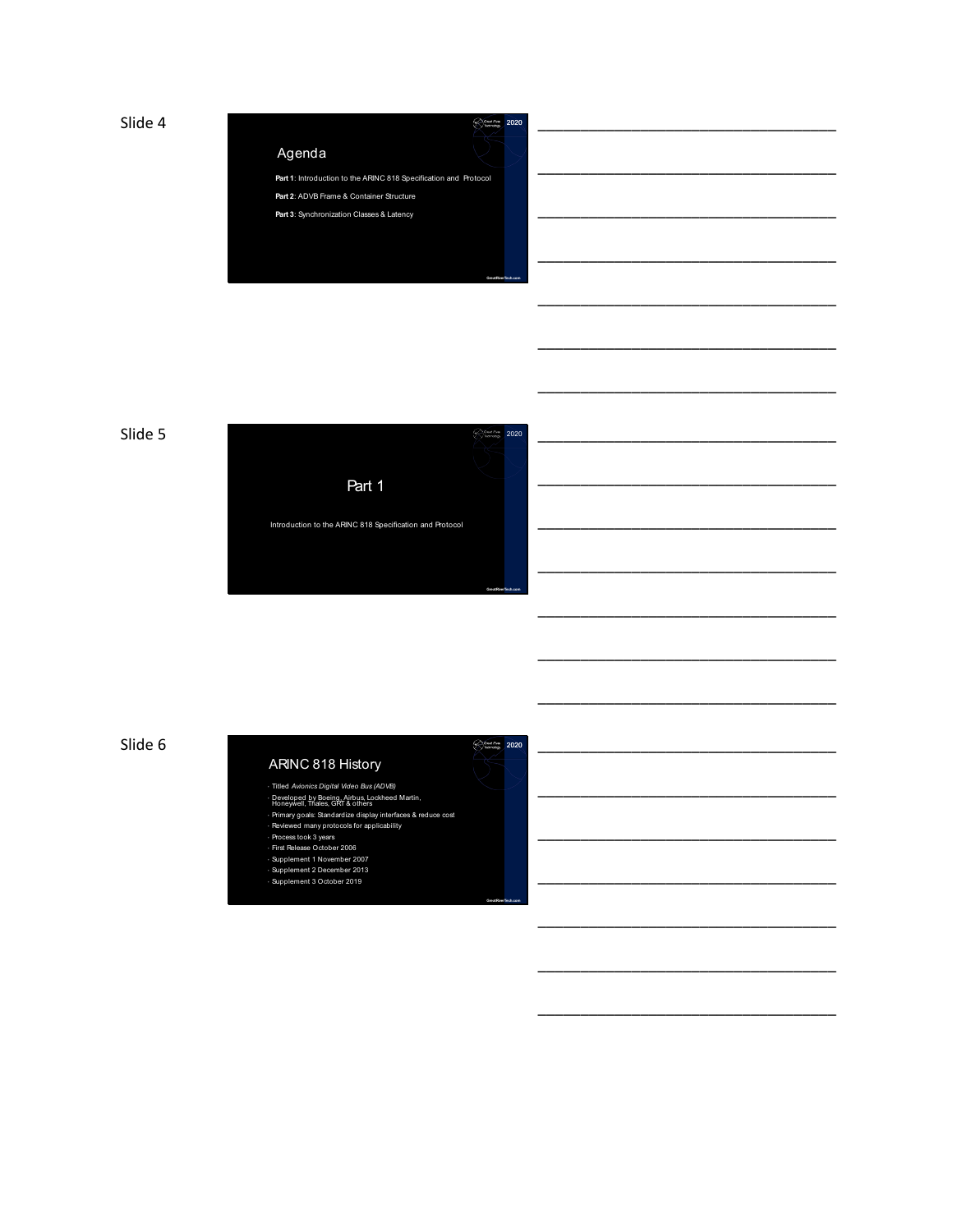Slide  $7$  2020

#### ARINC 818 Features

- High speed serial link (1G up to 28G)
- Low latency & overhead
- High reliability w/ two layers of error checking available • Networking capable
- Multiple video streams on a single link
- Extreme flexibility (rates, video formats, data)
- Multiple "timing" classes defined
- Suitable for Mission Critical applications (up to DAL A)

**GreatRiverTech.com**

# \_\_\_\_\_\_\_\_\_\_\_\_\_\_\_\_\_\_\_\_\_\_\_\_\_\_\_\_\_\_\_\_\_\_\_ \_\_\_\_\_\_\_\_\_\_\_\_\_\_\_\_\_\_\_\_\_\_\_\_\_\_\_\_\_\_\_\_\_\_\_ \_\_\_\_\_\_\_\_\_\_\_\_\_\_\_\_\_\_\_\_\_\_\_\_\_\_\_\_\_\_\_\_\_\_\_ \_\_\_\_\_\_\_\_\_\_\_\_\_\_\_\_\_\_\_\_\_\_\_\_\_\_\_\_\_\_\_\_\_\_\_

\_\_\_\_\_\_\_\_\_\_\_\_\_\_\_\_\_\_\_\_\_\_\_\_\_\_\_\_\_\_\_\_\_\_\_

\_\_\_\_\_\_\_\_\_\_\_\_\_\_\_\_\_\_\_\_\_\_\_\_\_\_\_\_\_\_\_\_\_\_\_

\_\_\_\_\_\_\_\_\_\_\_\_\_\_\_\_\_\_\_\_\_\_\_\_\_\_\_\_\_\_\_\_\_\_\_



\_\_\_\_\_\_\_\_\_\_\_\_\_\_\_\_\_\_\_\_\_\_\_\_\_\_\_\_\_\_\_\_\_\_\_ \_\_\_\_\_\_\_\_\_\_\_\_\_\_\_\_\_\_\_\_\_\_\_\_\_\_\_\_\_\_\_\_\_\_\_ \_\_\_\_\_\_\_\_\_\_\_\_\_\_\_\_\_\_\_\_\_\_\_\_\_\_\_\_\_\_\_\_\_\_\_ \_\_\_\_\_\_\_\_\_\_\_\_\_\_\_\_\_\_\_\_\_\_\_\_\_\_\_\_\_\_\_\_\_\_\_

\_\_\_\_\_\_\_\_\_\_\_\_\_\_\_\_\_\_\_\_\_\_\_\_\_\_\_\_\_\_\_\_\_\_\_

\_\_\_\_\_\_\_\_\_\_\_\_\_\_\_\_\_\_\_\_\_\_\_\_\_\_\_\_\_\_\_\_\_\_\_

\_\_\_\_\_\_\_\_\_\_\_\_\_\_\_\_\_\_\_\_\_\_\_\_\_\_\_\_\_\_\_\_\_\_\_

\_\_\_\_\_\_\_\_\_\_\_\_\_\_\_\_\_\_\_\_\_\_\_\_\_\_\_\_\_\_\_\_\_\_\_

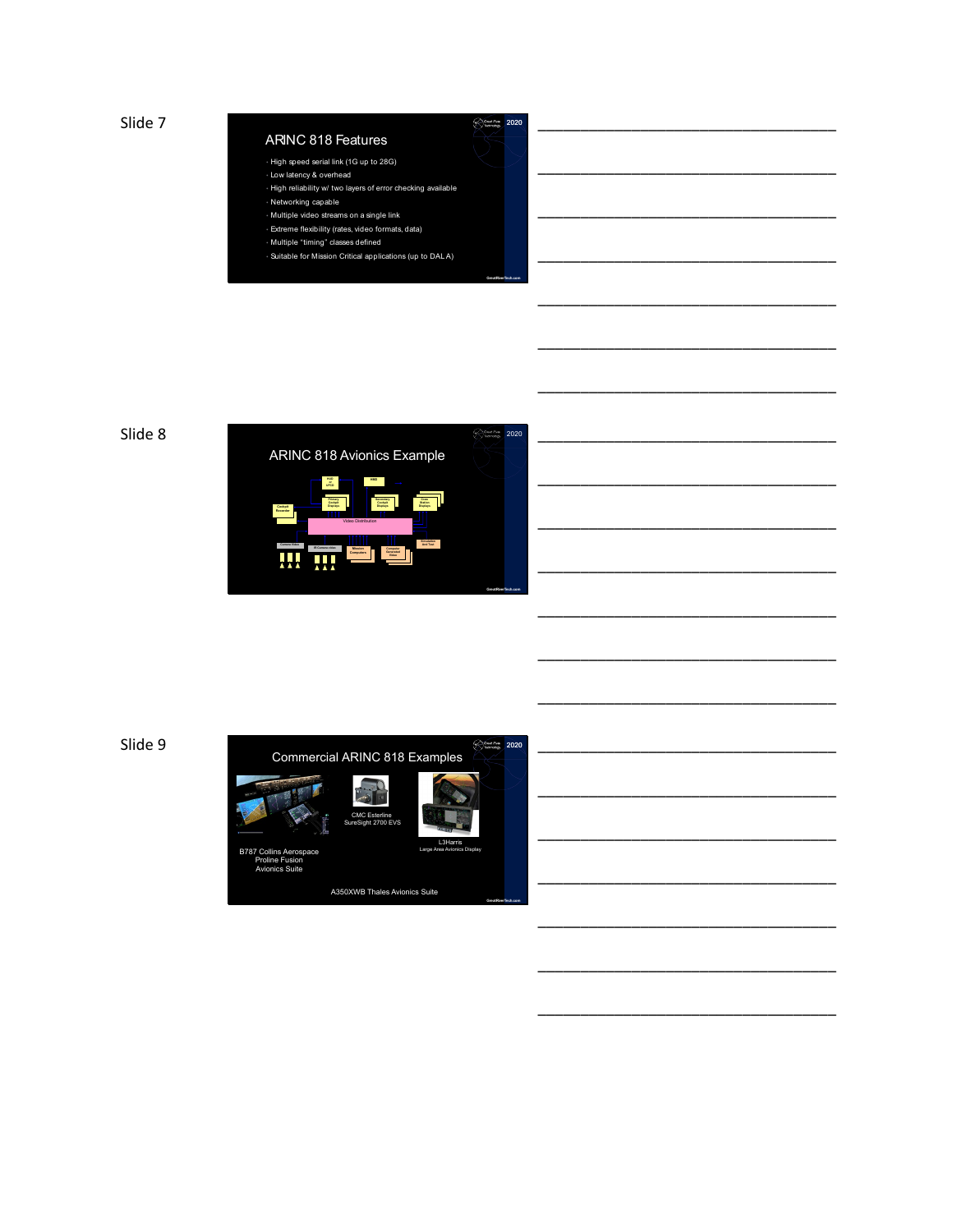Slide  $10$   $\frac{1}{2020}$ 

## ARINC 818 Defined

- What is ARINC 818: Avionics Digital Video Bus (ADVB)? A digital, point-to-point video interface High-bandwidth, uncompressed video, meeting special needs of cockpit displays, sensors and mission critical video systems
- Built upon the lower layers of Fibre Channel<br>• ADVB is simplified over FC-AV (Fibre Channel Audio Video)<br>– Unidirectional<br>– No link initialization, flow control, or other Fibre Channel<br>• exchanges such as port login
	-

**GreatRiverTech.com**

**GreatRiverTech.com**

# \_\_\_\_\_\_\_\_\_\_\_\_\_\_\_\_\_\_\_\_\_\_\_\_\_\_\_\_\_\_\_\_\_\_\_ \_\_\_\_\_\_\_\_\_\_\_\_\_\_\_\_\_\_\_\_\_\_\_\_\_\_\_\_\_\_\_\_\_\_\_

\_\_\_\_\_\_\_\_\_\_\_\_\_\_\_\_\_\_\_\_\_\_\_\_\_\_\_\_\_\_\_\_\_\_\_

\_\_\_\_\_\_\_\_\_\_\_\_\_\_\_\_\_\_\_\_\_\_\_\_\_\_\_\_\_\_\_\_\_\_\_

\_\_\_\_\_\_\_\_\_\_\_\_\_\_\_\_\_\_\_\_\_\_\_\_\_\_\_\_\_\_\_\_\_\_\_

\_\_\_\_\_\_\_\_\_\_\_\_\_\_\_\_\_\_\_\_\_\_\_\_\_\_\_\_\_\_\_\_\_\_\_

\_\_\_\_\_\_\_\_\_\_\_\_\_\_\_\_\_\_\_\_\_\_\_\_\_\_\_\_\_\_\_\_\_\_\_

\_\_\_\_\_\_\_\_\_\_\_\_\_\_\_\_\_\_\_\_\_\_\_\_\_\_\_\_\_\_\_\_\_\_\_

\_\_\_\_\_\_\_\_\_\_\_\_\_\_\_\_\_\_\_\_\_\_\_\_\_\_\_\_\_\_\_\_\_\_\_

\_\_\_\_\_\_\_\_\_\_\_\_\_\_\_\_\_\_\_\_\_\_\_\_\_\_\_\_\_\_\_\_\_\_\_

\_\_\_\_\_\_\_\_\_\_\_\_\_\_\_\_\_\_\_\_\_\_\_\_\_\_\_\_\_\_\_\_\_\_\_

\_\_\_\_\_\_\_\_\_\_\_\_\_\_\_\_\_\_\_\_\_\_\_\_\_\_\_\_\_\_\_\_\_\_\_

\_\_\_\_\_\_\_\_\_\_\_\_\_\_\_\_\_\_\_\_\_\_\_\_\_\_\_\_\_\_\_\_\_\_\_

\_\_\_\_\_\_\_\_\_\_\_\_\_\_\_\_\_\_\_\_\_\_\_\_\_\_\_\_\_\_\_\_\_\_\_

\_\_\_\_\_\_\_\_\_\_\_\_\_\_\_\_\_\_\_\_\_\_\_\_\_\_\_\_\_\_\_\_\_\_\_

\_\_\_\_\_\_\_\_\_\_\_\_\_\_\_\_\_\_\_\_\_\_\_\_\_\_\_\_\_\_\_\_\_\_\_

\_\_\_\_\_\_\_\_\_\_\_\_\_\_\_\_\_\_\_\_\_\_\_\_\_\_\_\_\_\_\_\_\_\_\_

\_\_\_\_\_\_\_\_\_\_\_\_\_\_\_\_\_\_\_\_\_\_\_\_\_\_\_\_\_\_\_\_\_\_\_

\_\_\_\_\_\_\_\_\_\_\_\_\_\_\_\_\_\_\_\_\_\_\_\_\_\_\_\_\_\_\_\_\_\_\_

\_\_\_\_\_\_\_\_\_\_\_\_\_\_\_\_\_\_\_\_\_\_\_\_\_\_\_\_\_\_\_\_\_\_\_

\_\_\_\_\_\_\_\_\_\_\_\_\_\_\_\_\_\_\_\_\_\_\_\_\_\_\_\_\_\_\_\_\_\_\_

#### Slide 11  $\frac{1}{2020}$

## ADVB technical overview –lower layers

- The basics of ADVB-1
- 8b/10b encoded serial link
- 32bit organization ARINC 818 does not specify physical layer
- 
- References ARINC 801, 802, 803, 804
- Leverage existing Fibre Channel transceivers 850nm, or 1310nm
- A video image is broken into thousands of "packets" information.

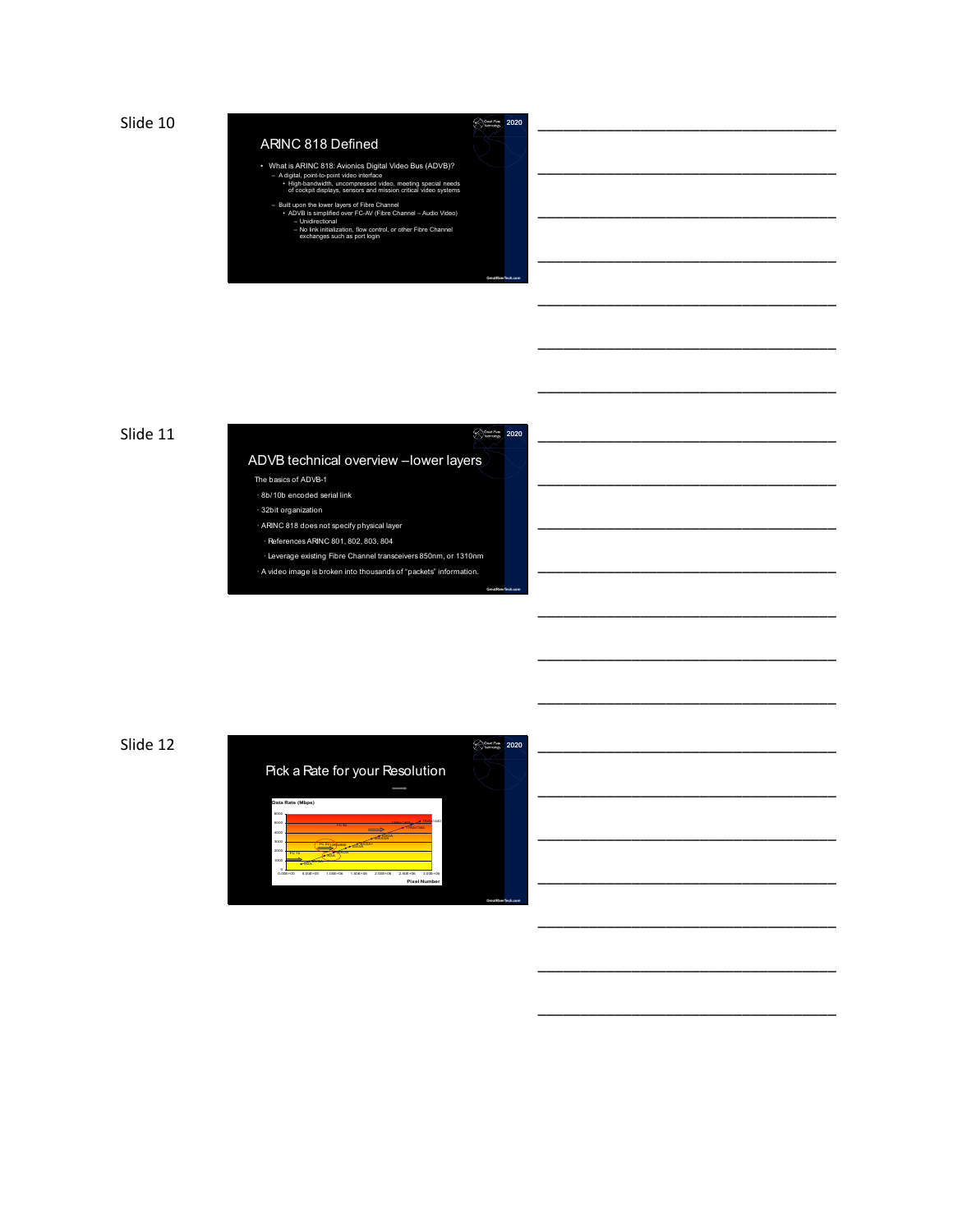Slide  $13$   $\frac{2020}{20}$ 

#### Role of ICD

# • Ensures Interoperability • Reduces implementation magnitude

- 
- Defines video format(s) for the project Defines embedded data (ancillary data)
- Defines video line & frame timing Defines synchronization class
- Shared among all project members

• GRT offers ICD templates and timing calculators

**GreatRiverTech.com**

**GreatRiverTech.com**





\_\_\_\_\_\_\_\_\_\_\_\_\_\_\_\_\_\_\_\_\_\_\_\_\_\_\_\_\_\_\_\_\_\_\_ \_\_\_\_\_\_\_\_\_\_\_\_\_\_\_\_\_\_\_\_\_\_\_\_\_\_\_\_\_\_\_\_\_\_\_ \_\_\_\_\_\_\_\_\_\_\_\_\_\_\_\_\_\_\_\_\_\_\_\_\_\_\_\_\_\_\_\_\_\_\_

\_\_\_\_\_\_\_\_\_\_\_\_\_\_\_\_\_\_\_\_\_\_\_\_\_\_\_\_\_\_\_\_\_\_\_

\_\_\_\_\_\_\_\_\_\_\_\_\_\_\_\_\_\_\_\_\_\_\_\_\_\_\_\_\_\_\_\_\_\_\_

\_\_\_\_\_\_\_\_\_\_\_\_\_\_\_\_\_\_\_\_\_\_\_\_\_\_\_\_\_\_\_\_\_\_\_

\_\_\_\_\_\_\_\_\_\_\_\_\_\_\_\_\_\_\_\_\_\_\_\_\_\_\_\_\_\_\_\_\_\_\_

\_\_\_\_\_\_\_\_\_\_\_\_\_\_\_\_\_\_\_\_\_\_\_\_\_\_\_\_\_\_\_\_\_\_\_

\_\_\_\_\_\_\_\_\_\_\_\_\_\_\_\_\_\_\_\_\_\_\_\_\_\_\_\_\_\_\_\_\_\_\_

\_\_\_\_\_\_\_\_\_\_\_\_\_\_\_\_\_\_\_\_\_\_\_\_\_\_\_\_\_\_\_\_\_\_\_

\_\_\_\_\_\_\_\_\_\_\_\_\_\_\_\_\_\_\_\_\_\_\_\_\_\_\_\_\_\_\_\_\_\_\_

\_\_\_\_\_\_\_\_\_\_\_\_\_\_\_\_\_\_\_\_\_\_\_\_\_\_\_\_\_\_\_\_\_\_\_

\_\_\_\_\_\_\_\_\_\_\_\_\_\_\_\_\_\_\_\_\_\_\_\_\_\_\_\_\_\_\_\_\_\_\_

\_\_\_\_\_\_\_\_\_\_\_\_\_\_\_\_\_\_\_\_\_\_\_\_\_\_\_\_\_\_\_\_\_\_\_

\_\_\_\_\_\_\_\_\_\_\_\_\_\_\_\_\_\_\_\_\_\_\_\_\_\_\_\_\_\_\_\_\_\_\_

\_\_\_\_\_\_\_\_\_\_\_\_\_\_\_\_\_\_\_\_\_\_\_\_\_\_\_\_\_\_\_\_\_\_\_

\_\_\_\_\_\_\_\_\_\_\_\_\_\_\_\_\_\_\_\_\_\_\_\_\_\_\_\_\_\_\_\_\_\_\_

\_\_\_\_\_\_\_\_\_\_\_\_\_\_\_\_\_\_\_\_\_\_\_\_\_\_\_\_\_\_\_\_\_\_\_

\_\_\_\_\_\_\_\_\_\_\_\_\_\_\_\_\_\_\_\_\_\_\_\_\_\_\_\_\_\_\_\_\_\_\_

\_\_\_\_\_\_\_\_\_\_\_\_\_\_\_\_\_\_\_\_\_\_\_\_\_\_\_\_\_\_\_\_\_\_\_

\_\_\_\_\_\_\_\_\_\_\_\_\_\_\_\_\_\_\_\_\_\_\_\_\_\_\_\_\_\_\_\_\_\_\_

Slide  $15$   $\frac{32020}{2020}$ 

# Some Terms

#### **ADVB**–Avionics Digital Video Bus

- **Frame** –an ADVB frame (packet)
- **Container** –A sequence of frames that carry a video image **CRC** –Cyclical Redundancy Check (error checking)
- **Ancillary Data** –A field that carries embedded data
- **Objects**–different types of information: audio, video, data
- **Payload** –the data/video carried by an ADVB frame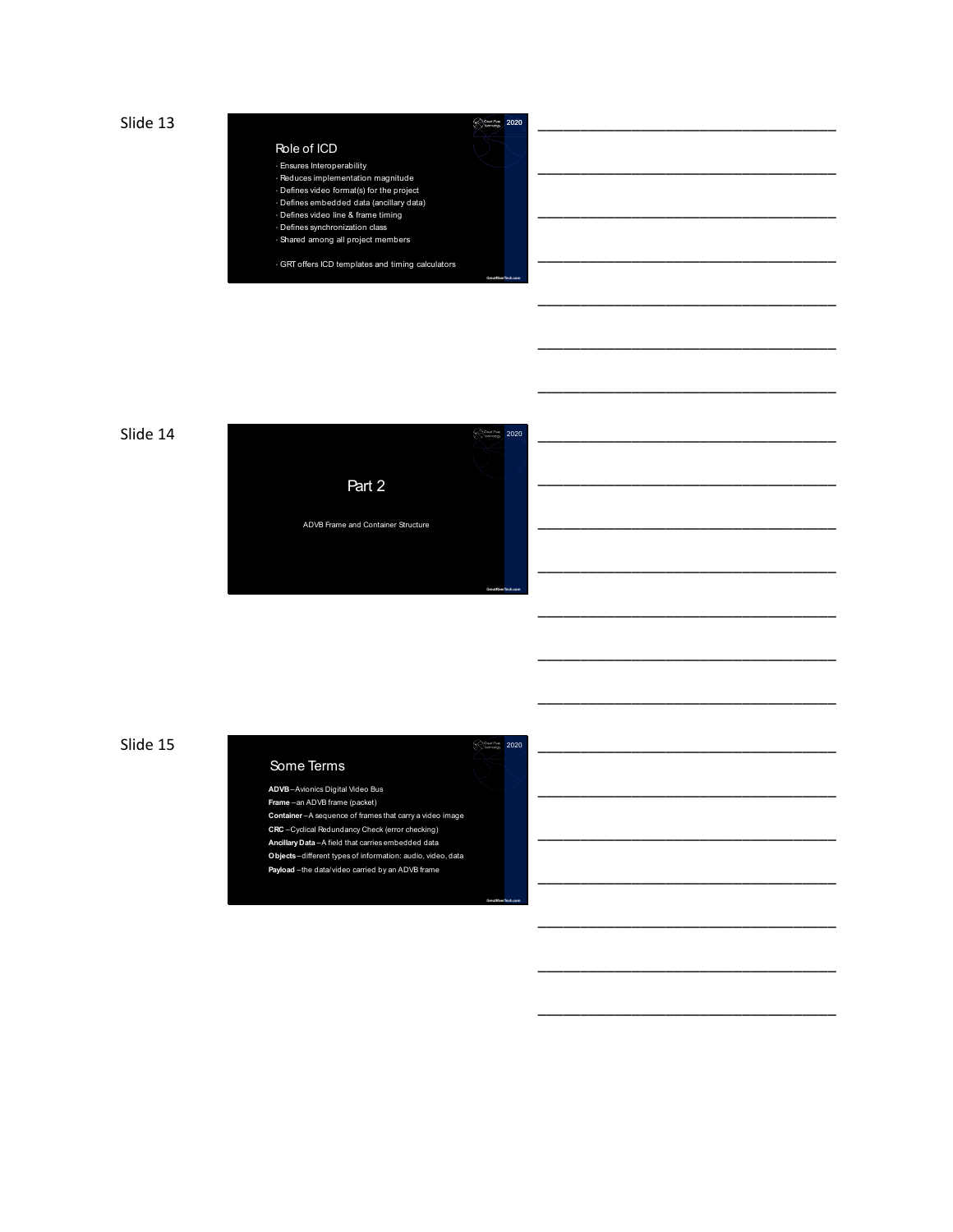

\_\_\_\_\_\_\_\_\_\_\_\_\_\_\_\_\_\_\_\_\_\_\_\_\_\_\_\_\_\_\_\_\_\_\_

\_\_\_\_\_\_\_\_\_\_\_\_\_\_\_\_\_\_\_\_\_\_\_\_\_\_\_\_\_\_\_\_\_\_\_

\_\_\_\_\_\_\_\_\_\_\_\_\_\_\_\_\_\_\_\_\_\_\_\_\_\_\_\_\_\_\_\_\_\_\_



\_\_\_\_\_\_\_\_\_\_\_\_\_\_\_\_\_\_\_\_\_\_\_\_\_\_\_\_\_\_\_\_\_\_\_ \_\_\_\_\_\_\_\_\_\_\_\_\_\_\_\_\_\_\_\_\_\_\_\_\_\_\_\_\_\_\_\_\_\_\_ \_\_\_\_\_\_\_\_\_\_\_\_\_\_\_\_\_\_\_\_\_\_\_\_\_\_\_\_\_\_\_\_\_\_\_ \_\_\_\_\_\_\_\_\_\_\_\_\_\_\_\_\_\_\_\_\_\_\_\_\_\_\_\_\_\_\_\_\_\_\_

\_\_\_\_\_\_\_\_\_\_\_\_\_\_\_\_\_\_\_\_\_\_\_\_\_\_\_\_\_\_\_\_\_\_\_

\_\_\_\_\_\_\_\_\_\_\_\_\_\_\_\_\_\_\_\_\_\_\_\_\_\_\_\_\_\_\_\_\_\_\_

\_\_\_\_\_\_\_\_\_\_\_\_\_\_\_\_\_\_\_\_\_\_\_\_\_\_\_\_\_\_\_\_\_\_\_

\_\_\_\_\_\_\_\_\_\_\_\_\_\_\_\_\_\_\_\_\_\_\_\_\_\_\_\_\_\_\_\_\_\_\_

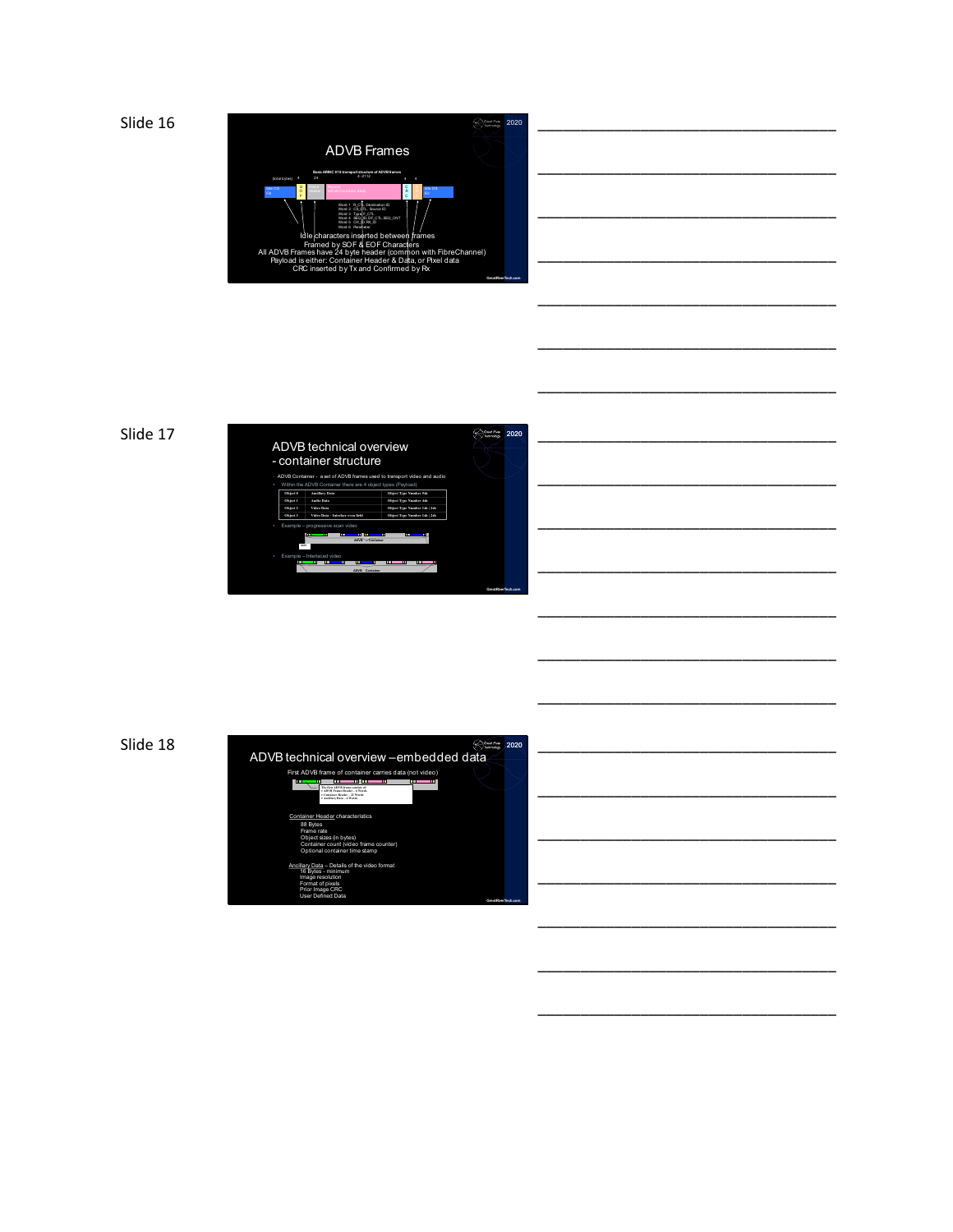

Slide 20

|                         |                                                                                                                                                                                |                       |                      |                             | <b>Count Prais</b><br>man | 2020                      |
|-------------------------|--------------------------------------------------------------------------------------------------------------------------------------------------------------------------------|-----------------------|----------------------|-----------------------------|---------------------------|---------------------------|
| <b>ADVB Flexibility</b> |                                                                                                                                                                                |                       |                      |                             |                           |                           |
|                         | Ancillary Data Word 3-Miscellaneous Control Word (User Defined Data)                                                                                                           |                       |                      |                             |                           |                           |
|                         |                                                                                                                                                                                | Ancillary Data Word 3 |                      |                             |                           |                           |
| Type (6 Bits)           | Data (10 Bits)                                                                                                                                                                 | Type (6 Bits)         |                      | Data (10 Bits)              |                           |                           |
|                         | Night Backlight Brightness (type = 3h)<br>Gamma Power Function (type = 4h)<br>ided Ancillary Data for User Defined Parameters<br>- Video update rates: Container Header Word 4 |                       |                      |                             |                           |                           |
| <b>COAA</b>             | Frame rate per second                                                                                                                                                          | Posts.                |                      | Framerick servessed         |                           |                           |
| AND.<br><b>ASK</b>      | <b>Null Generated</b><br>P.                                                                                                                                                    | $\sim$                | <b>SO</b><br>×       |                             |                           |                           |
| <b>CZN</b>              | 22                                                                                                                                                                             | <b>COL</b>            |                      | 63 1000 / 1001 (99.96 NTSC) |                           |                           |
| 7.55                    | ×                                                                                                                                                                              |                       | 55 ARSA FISTS        |                             |                           |                           |
| <b>TTM</b>              | THE TIMES / SPIES                                                                                                                                                              |                       | <b>AR ARRA FINER</b> |                             |                           |                           |
| 225                     | <b>20 (womening hames)</b>                                                                                                                                                     | CAN                   | <b>73 OSSA DIST</b>  |                             |                           |                           |
| A3h                     | 26.1000 / 1001(@gmented                                                                                                                                                        | cm                    | <b>83 OSSA DIST</b>  |                             |                           |                           |
| 44%                     | <b>TEXTS</b>                                                                                                                                                                   | $\infty$              | 32 OBBA CVE          |                             |                           |                           |
| cm                      | $\mathbf{x}$                                                                                                                                                                   | con                   | 62 0/836 CVT         |                             |                           |                           |
| CIA                     | 30 - 1000 / 1001 (2007 NTSC)                                                                                                                                                   | cm.                   | <b>ZI OBBA CVE</b>   |                             |                           |                           |
| on                      | <b>NO</b>                                                                                                                                                                      | on.                   | <b>33 OBBA CVE</b>   |                             |                           |                           |
|                         |                                                                                                                                                                                |                       |                      |                             |                           | <b>GreatBlackTech com</b> |

\_\_\_\_\_\_\_\_\_\_\_\_\_\_\_\_\_\_\_\_\_\_\_\_\_\_\_\_\_\_\_\_\_\_\_ \_\_\_\_\_\_\_\_\_\_\_\_\_\_\_\_\_\_\_\_\_\_\_\_\_\_\_\_\_\_\_\_\_\_\_ \_\_\_\_\_\_\_\_\_\_\_\_\_\_\_\_\_\_\_\_\_\_\_\_\_\_\_\_\_\_\_\_\_\_\_ \_\_\_\_\_\_\_\_\_\_\_\_\_\_\_\_\_\_\_\_\_\_\_\_\_\_\_\_\_\_\_\_\_\_\_

\_\_\_\_\_\_\_\_\_\_\_\_\_\_\_\_\_\_\_\_\_\_\_\_\_\_\_\_\_\_\_\_\_\_\_

\_\_\_\_\_\_\_\_\_\_\_\_\_\_\_\_\_\_\_\_\_\_\_\_\_\_\_\_\_\_\_\_\_\_\_

\_\_\_\_\_\_\_\_\_\_\_\_\_\_\_\_\_\_\_\_\_\_\_\_\_\_\_\_\_\_\_\_\_\_\_

\_\_\_\_\_\_\_\_\_\_\_\_\_\_\_\_\_\_\_\_\_\_\_\_\_\_\_\_\_\_\_\_\_\_\_

\_\_\_\_\_\_\_\_\_\_\_\_\_\_\_\_\_\_\_\_\_\_\_\_\_\_\_\_\_\_\_\_\_\_\_

\_\_\_\_\_\_\_\_\_\_\_\_\_\_\_\_\_\_\_\_\_\_\_\_\_\_\_\_\_\_\_\_\_\_\_

\_\_\_\_\_\_\_\_\_\_\_\_\_\_\_\_\_\_\_\_\_\_\_\_\_\_\_\_\_\_\_\_\_\_\_

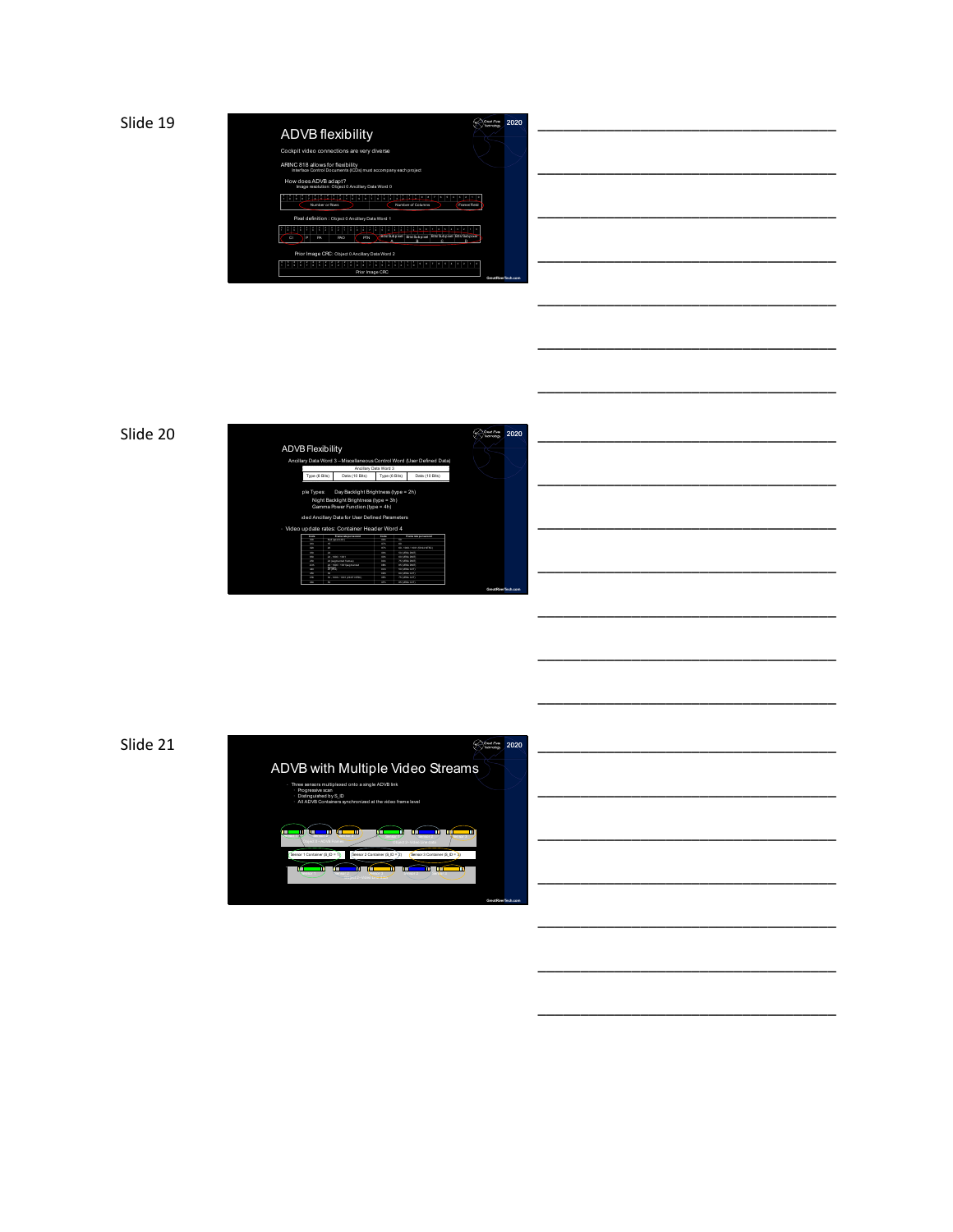



**GreatRiverTech.com**

\_\_\_\_\_\_\_\_\_\_\_\_\_\_\_\_\_\_\_\_\_\_\_\_\_\_\_\_\_\_\_\_\_\_\_

\_\_\_\_\_\_\_\_\_\_\_\_\_\_\_\_\_\_\_\_\_\_\_\_\_\_\_\_\_\_\_\_\_\_\_

\_\_\_\_\_\_\_\_\_\_\_\_\_\_\_\_\_\_\_\_\_\_\_\_\_\_\_\_\_\_\_\_\_\_\_

\_\_\_\_\_\_\_\_\_\_\_\_\_\_\_\_\_\_\_\_\_\_\_\_\_\_\_\_\_\_\_\_\_\_\_

\_\_\_\_\_\_\_\_\_\_\_\_\_\_\_\_\_\_\_\_\_\_\_\_\_\_\_\_\_\_\_\_\_\_\_

\_\_\_\_\_\_\_\_\_\_\_\_\_\_\_\_\_\_\_\_\_\_\_\_\_\_\_\_\_\_\_\_\_\_\_



– Video line Jitter tolerance – Video Frame Jitter tolerance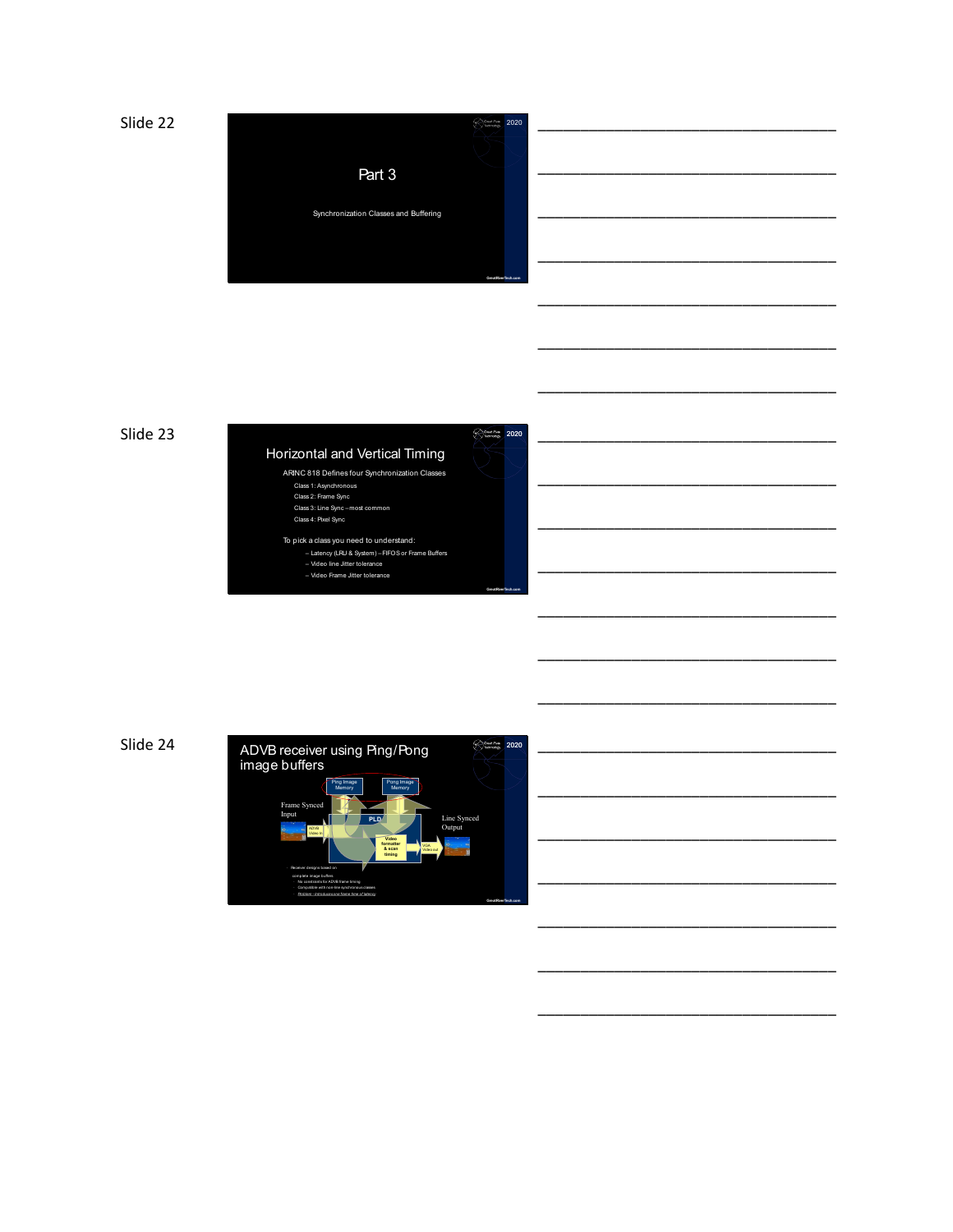

| _________________ |  |  |  |  |  |  |
|-------------------|--|--|--|--|--|--|
|                   |  |  |  |  |  |  |
| ______            |  |  |  |  |  |  |
|                   |  |  |  |  |  |  |
| _________         |  |  |  |  |  |  |
|                   |  |  |  |  |  |  |
|                   |  |  |  |  |  |  |
| _______________   |  |  |  |  |  |  |

\_\_\_\_\_\_\_\_\_\_\_\_\_\_\_\_\_\_\_\_\_\_\_\_\_\_\_\_\_\_\_\_\_\_\_

\_\_\_\_\_\_\_\_\_\_\_\_\_\_\_\_\_\_\_\_\_\_\_\_\_\_\_\_\_\_\_\_\_\_\_

\_\_\_\_\_\_\_\_\_\_\_\_\_\_\_\_\_\_\_\_\_\_\_\_\_\_\_\_\_\_\_\_\_\_\_

## Slide 26

|                                                                                                                                                                                                                                                                                                                                                                   | Implementation Example<br><b>Court River</b><br><b>SXGA Line Synchronous</b>                                                                                                                                                                                                                                                                                                                                                                        | 2020     |
|-------------------------------------------------------------------------------------------------------------------------------------------------------------------------------------------------------------------------------------------------------------------------------------------------------------------------------------------------------------------|-----------------------------------------------------------------------------------------------------------------------------------------------------------------------------------------------------------------------------------------------------------------------------------------------------------------------------------------------------------------------------------------------------------------------------------------------------|----------|
| SXGA (1280 x 1024) 60Hz<br>24 bit RGB pixels (1280 * 3<br>B/pixel = 3840B/video line)<br>· Half video line per ADVB<br>Frame<br>· 1920B/ADVB frame (Pavload<br>limit is 2112 B)<br>How does the frame sequence<br>Inok2<br>· A smaller Obiect 0 frame<br>followed by payload frames<br>· All frames are orthogonal (<br>i.e., sent on regular time<br>boundaries) | <b>Dix cocom</b><br>SEP/TO SEP (Telling)<br>6009<br><b>SCFs TO SCF Kneeplay &amp; 7.89E</b><br><b>BAR 8</b><br><b>Bart</b><br>$-$<br><b>PC2</b><br>œ<br>m<br>nos<br>0.04<br>604.<br>teria noven<br><b>SERINA SORIAL</b><br>FC FRAME FAYLORD SIZE (E1TES) . 1920<br>MANUELL IN LANSING FF FRAME<br>FC 3549<br>10,000<br>499 - Values in Salida are the bilat number of 32<br><b>Marient</b><br>Afat addition<br><b>EFER BY SORIOUS</b><br><b>ANX</b> | Tech com |

\_\_\_\_\_\_\_\_\_\_\_\_\_\_\_\_\_\_\_\_\_\_\_\_\_\_\_\_\_\_\_\_\_\_\_ \_\_\_\_\_\_\_\_\_\_\_\_\_\_\_\_\_\_\_\_\_\_\_\_\_\_\_\_\_\_\_\_\_\_\_ \_\_\_\_\_\_\_\_\_\_\_\_\_\_\_\_\_\_\_\_\_\_\_\_\_\_\_\_\_\_\_\_\_\_\_ \_\_\_\_\_\_\_\_\_\_\_\_\_\_\_\_\_\_\_\_\_\_\_\_\_\_\_\_\_\_\_\_\_\_\_

\_\_\_\_\_\_\_\_\_\_\_\_\_\_\_\_\_\_\_\_\_\_\_\_\_\_\_\_\_\_\_\_\_\_\_

\_\_\_\_\_\_\_\_\_\_\_\_\_\_\_\_\_\_\_\_\_\_\_\_\_\_\_\_\_\_\_\_\_\_\_

\_\_\_\_\_\_\_\_\_\_\_\_\_\_\_\_\_\_\_\_\_\_\_\_\_\_\_\_\_\_\_\_\_\_\_

\_\_\_\_\_\_\_\_\_\_\_\_\_\_\_\_\_\_\_\_\_\_\_\_\_\_\_\_\_\_\_\_\_\_\_